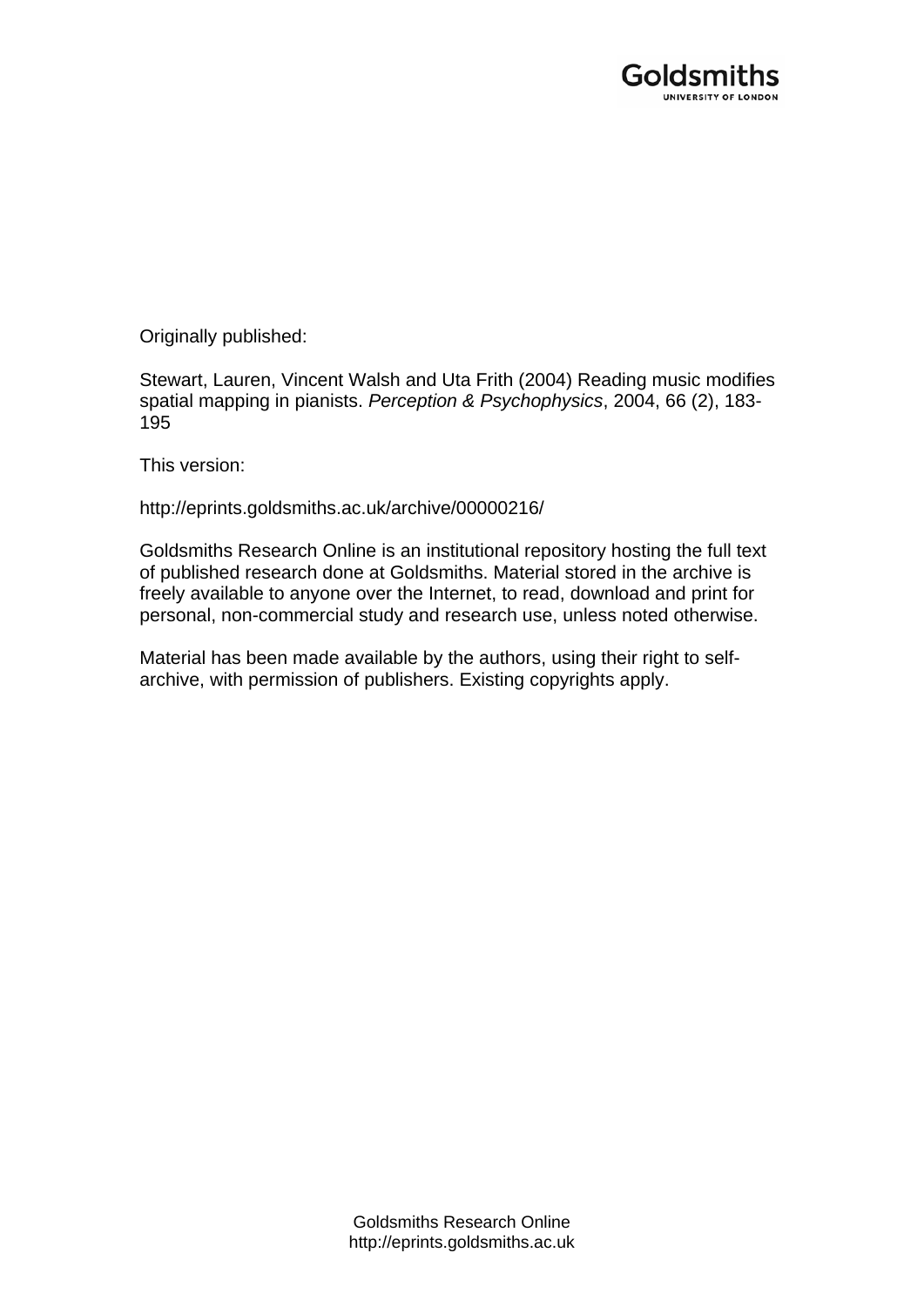# Reading music modifies spatial mapping in pianists

# LAUREN STEWART, VINCENT WALSH, and UTA FRITH *University College London, London, England*

We used a novel musical Stroop task to demonstrate that musical notation is automatically processed in trained pianists. Numbers were superimposed onto musical notes, and participants played five-note sequences by mapping from numbers to fingers instead of from notes to fingers. Pianists'reaction times were significantly affected by the congruence of the note/number pairing. Nonmusicians were unaffected. In a nonmusical analogue of the task, pianists and nonmusicians showed a qualitative difference on performance of a vertical-to-horizontal stimulus–response mapping task. Pianists were faster when stimuli specifying a leftward response were presented in vertically lower locations and stimuli specifying a rightward response were presented in vertically higher locations. Nonmusicians showed the re verse pattern. No group differences were found on a task that required horizontal-to-horizontal mappings. We suggest that, as a result of learning to read and play keyboard music, pianists acquire vertical-to-horizontal visuomotor mappings that generalize outside the musical context.

Introspecting on the process of sight-reading, pianist Boris Goldovsky says:

I have come to the conclusion that it [sight-reading] has something to do with the speed at which the visual image is converted into a muscular act; and with some people the transformation is so rapid that a great deal of what happens escapes awareness—it just happens.

#### (from Wolf, 1976)

Just as reading written text appears to be automatic for literate individuals, performing music from a written score appears to be automatic for those who have a reasonable degree of musical literacy, enabling them to play complex pieces of music at first sight. However, to date, the presumed automaticity of music reading has not been empirically demonstrated.

Automaticity of word reading, in contrast, has been shown repeatedly by the classic Stroop task, in which printed names of colors interfere with naming of the ink color (eg., the word RED written in blue ink), while ink color does not interfere with color word reading (Mac-Leod, 1991; Stroop, 1935). Conversely, facilitation occurs when both dimensions of the stimulus specify the same response (e.g., the word RED written in red ink) (Glaser  $\&$ Glaser, 1982; MacLeod & Dunbar, 1988). The two main theoretical accounts of the Stroop effect are the *relative speed* account and the *automaticity* account. Briefly, the

relative speed account (Morton & Chambers, 1973; Posner & Snyder, 1975) assumes that interference occurs at the response stage and that the direction of interference is determined by the relative speeds of each of the potential responses (one from the ink color, one from the color word). Since word reading is faster than color naming (Cattell, 1886), it is argued that word reading will always interfere with color naming, but not vice versa. The automaticity account focuses on the extent to which each process demands attention. Naming the ink color is assumed to draw more heavily on attentional processes than word reading does. Reading the word is seen to be obligatory, whereas naming the ink color is not. The speed of processing and automaticity accounts are not mutually exclusive; speed of processing and automaticity of a process will often, but not always, correlate, and both will be determined by experience. One model (Cohen, McClelland, & Dunbar, 1990), however, incorporates aspects of both the relative speed and the automaticity accounts. Its emphasis is on the strength, and not the speed, of processing. Each dimension of the stimulus (the color word and the ink color) provides input to a common response layer, and task demand units specify the dimension on which the response should be based (e.g., "respond according to ink color" or "respond according to color word"). When the information from both dimensions is incongruent (e.g., the word RED written in blue ink), response selection is delayed. When information from both dimensions is congruent (e.g., the word RED written in red ink), response selection is facilitated (but see MacLeod & MacDonald, 2000, for an alternative explanation of facilitation effects).

In order to ask whether the presence of irrelevant musical notation has a measurable effect on the speed at which pianists execute a sequence of number to finger mappings, we used a novel musical Stroop task that was based on the

This work was supported by Medical Research Council Grant G9617036; UF. V. W. is supported by a Royal Society University Research Fellowship. We thank John Morton, Sam Gilbert, Lucy Mills, Steven Dakin, William Thompson, and three anonymous reviewers. Correspondence may be addressed to L. Stewart, Institute of Cognitive Neuroscience, Alexandra House, 17 Queen Square, London WC1N 3AR, England (e-mail: l.stewart@ucl.ac.uk).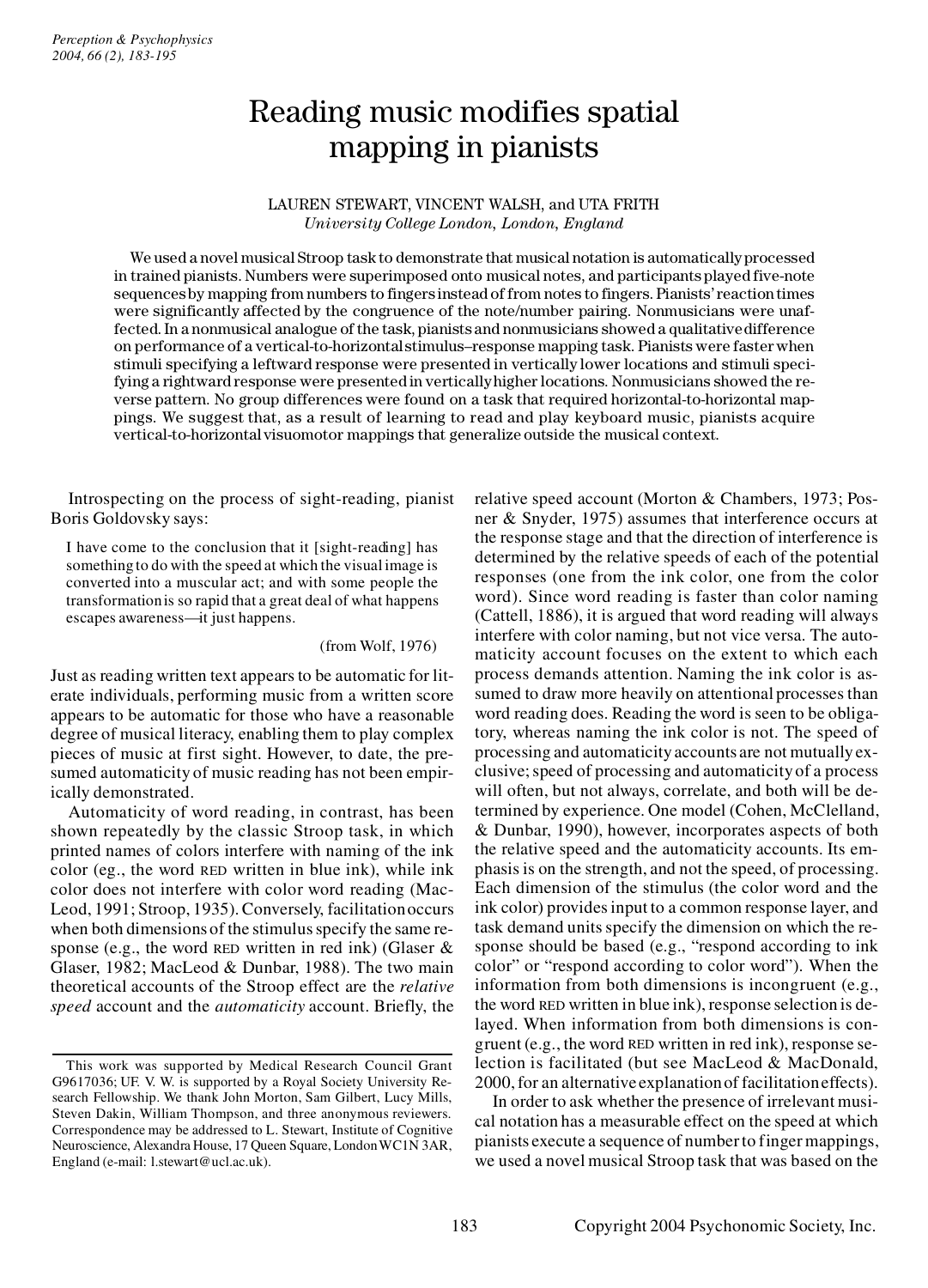classic language Stroop task. In our musical Stroop task, numbers, referring to the fingers of the right hand, are superimposed onto written musical notes, and participants execute a sequence of keypresses by mapping from numbers to fingers. Thus the numbers are the analogue of the ink color, the relevant dimension, in the language Stroop task, and the notes, the analogue of the word, the "to-beignored" dimension. The hypothesis is that pianists possess two mappings: the mapping between musical notes and fingers, and the mapping between numbers and fingers. The former will be characterized by a greater strength of processing than will the latter, and it will interfere at the response selection stage. Nonmusicians, having only the number to finger mapping, will not show interference from the musical notation. Note that it is possible that the number-to-finger mapping will be stronger for the pianists than for the nonmusicians, since pianists often use numbers to indicate fingering in a piece of music. However, this would suggest that in pianists, the two types of mapping would be closer together in terms of their strength of processing, arguing against the hypothesis that musical notation will interfere.

In Experiment 2, we used a nonmusical analogue of the musical Stroop task to test a hypothesis concerning the nature of the representation of musical notation. Musical notation is a system that maps pitch height to vertically organized spatial locations (specified by a set of horizontal lines called a *staff* ), whereby high-frequency pitches are represented higher up on the staff than low-frequency pitches. Time is mapped horizontally, so that a sequence of musical events is mapped from left (earlier events) to right (later events) on the staff. For instruments such as the piano, the vertical position on the score also maps onto the horizontal location of the note on the keyboard, so that notes that are visually higher (and higher in pitch) are produced toward the right of the keyboard and notes that are visually lower (and lower in pitch) are produced toward the left. We hypothesized that the representations used during music reading would be characterized by a set of vertical-to-horizontal stimulus–response mappings. If pianists have developed such spatial mappings, they may be evident on tasks that involve stimulus–response mappings similar to those used in music reading but that lack any surface resemblance to a music reading situation.

# **EXPERIMENT 1 Musical Stroop Task**

The effect of irrelevant musical notation on performance of the task was measured by comparing response times for executing the motor sequence under different conditions of number/note congruence.

#### **Method**

**Participants**. Two participant groups were used: 12 pianists (10 female, average age 26), recruited from the Royal Academy of Music and 14 nonmusicians (10 female, average age 22), recruited from within University College London. On average, the participants in the pianist group had been playing piano for 20 years (range:

13–34 years). The participants in the nonmusician group had no ex perience of reading or playing music. All participants were healthy and right-handed and gave their informed consent. The participants were naive to our experimental hypotheses.

**Stimuli**. Stimuli were generated using the music notation soft ware package Sibelius (Sibelius Group, <http://www.sibelius.com>). Each stimulus was a notated bar of five crotchets (quarter notes) on which numbers were superimposed. Each note  $(G, A, B, C, D)$  and each number  $(1, 2, 3, 4, 5)$  appeared once in every stimulus. Five types of stimuli were used (Figure 1). *Baseline* stimuli contained no musical notation and consisted of a row of five white numbers against a background black strip. *Congruent* stimuli were musically congruent and therefore also spatially systematic: G, the lowest note used, would be labeled "1"; A, the next lowest note used, would be labeled "2"; and so on. This mapping is similar to that used by keyboard players reading a score; notes extending from the bottom to the top of the staff map respectively onto digits extending from the left to the right of the hand. *Incongruent* (*random*) stimuli were musically incongruent and spatially unsystematic: B might be labeled "4"; G might be labeled "5"; C might be labeled "1"; and so on. The relationship between notes and numbers was not consistent across stimuli of this type, so the participants could not learn an arbitrary num ber/note pairing. The incongruent (random) stimuli were designed to exhibit an approximately equal degree of note/number incongruence across the set. The method of determining note/number incongru ence was as follows: If the specified number to finger mapping was, for example, 13542, each pair of consecutive elements of the se quence was considered separately (e.g.,  $1-3,3-5,5-4,4-2$ ) and the direction and magnitude of each difference was calculated. The first pair, 1–3, shows a positive difference with a magnitude of 2; thus, these numbers would be superimposed onto a pair of notes opposite in their direction (proceed from high to low on the staff) and separated by a magnitude other than 2. The possible note pairs were calculated for each of the number pairs, yielding several possibilities. The choice of note pairs for an entire sequence was made so that each of the notes G to D was used only once in combination. *Incongruent* (*systematic*) stimuli were musically incongruent but spatially systematic: the number/note relationship was the inverse of that used in the congruent trials: G, the lowest note used, would be labeled "5"; A, the next lowest note used, would be labeled "4"; and so on. Since stimuli were either completely congruent or completely incongruent, we used *catch* trials to deter participants from using a note-reading strategy on congruent trials. These stimuli were part congruent and part incongruent (random): Two of the last three elements would be unpredictably incongruent. A music-reading strategy on these trials would therefore be maladaptive. Twelve motor sequences were used, each of which could be presented as baseline, congruent, incongruent (random), incongruent (systematic), or catch trials. Each trial was presented twice, making a total of 120 trials.

**Task**. Participants sat with the fingers of the right hand resting over five adjacent keys of a laptop keyboard. A computer keyboard was used rather than a piano keyboard, in order to equate familiarity with the response interface across the two groups. The stimuli were presented and the responses recorded using a program written in MATLAB (The Mathworks, <http://www.mathworks.com>). Each trial consisted of one stimulus presentation. Before each trial, a central fixation point appeared for 1 sec. Following this, the stimulus was presented in the center of the screen for 3 sec or 4 sec for the pianist and nonmusician groups, respectively (timings were based on a pilot study), after which time the fixation point reappeared for an other second before the second stimulus appeared. The participants were instructed to ignore the musical notation and use only the num bers to perform the task. The number "1" inside a note indicated that the participant should press the key beneath the thumb, the number "2" indicated a keypress beneath the index finger, and so on. The participants were instructed to read from left to right, mapping the number information presented inside each note to the correct key as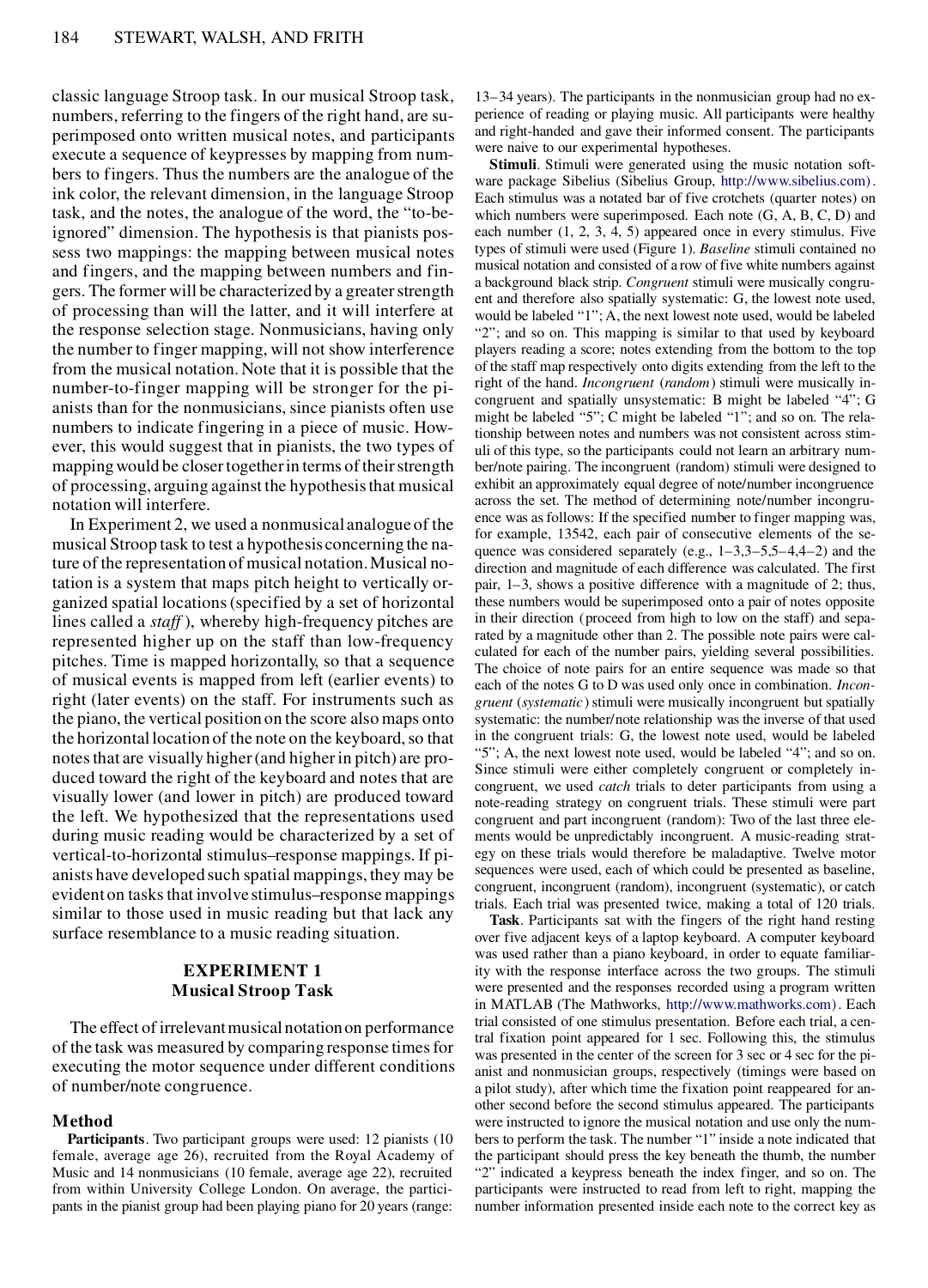

**Figure 1. Each motor sequence (12 in total) could appear with five different number/note arrangements. Here each trial type is shown for one motor sequence (1, 4, 2, 5, 3): baseline, con gruent, incongruent (random), incongruent (systematic), and catch. Motor sequences and trial types were pseudorandomly interspersed.**

quickly and as accurately as possible. It was stressed that the hand should remain over the same five keys throughout the experiment. A practice session consisting of five trials was given to familiarize the participants with the task. Twelve blocks, each comprising 10 stimuli, were presented. Trials were pseudorandomly ordered across motor sequence and trial type (baseline/congruent/incongruent(random)/ incongruent(systematic)/ catch). First and second presentations of each trial were also pseudorandomly ordered. Thus the participants did not know in advance what trial type or motor sequence to expect.

#### **Predictions**

The pianists' response times were predicted to be shorter on the congruent trials than on the baseline trials. In the case of baseline trials, the response could only be arrived at by using the number-to-finger mapping. In the case of congruent trials, both the number-to-finger mapping and the note-to-finger mapping specified the same response. Although instructed to ignore musical notation, if pianists automatically read musical notation, they would derive facilitation from the congruent notation at the response stage.

The pianists'response times were predicted to be longer on both types of incongruent trials than on the baseline trials. The number-to-finger mapping and the note-to-finger mapping used in the incongruent trials specified different responses. Again, although the instruction was to ignore musical notation, if music reading is automatic, these two conflicting stimulus–response mappings would result in interference at the response stage.

Nonmusicians were predicted to be unaffected by the trial type (baseline/congruent/incongruent/catch). Nonmusicians have no existing pathway from notes to fingers; thus, regardless of the congruence of the number-to-finger mapping and note-to-finger mapping, only the number-tofinger mapping would be used in selection of a response.

The pianists' response times were predicted to be longer on the incongruent (random) trials than on the incongruent (systematic) trials. The incongruent (systematic) trials were characterized by a rule-based relationship between the number and its location on the staff; the incongruent (random) trials were not. The spatial systematicity governing where a number would appear could therefore be used, in addition to the number information, for selection of the appropriate response. The congruent trials were also characterized by a spatial systematicity that governed where the numbers appeared. However, the kind of spatial systematicity contained in the congruent trials, in contrast to that in the incongruent (systematic) trials, corresponded to that used in musical notation. Since nonmusicians have no existing note-to-finger mapping, we predicted that the effect of spatial systematicity in the irrelevant dimension would be negligible.

### **Statistical Analysis**

**Errors**. Because, in the cumulative analysis (see below), each five-element sequence was treated as a single trial, a trial was discarded if a participant made one or more errors out of a possible five.

**Response time**. Keypress identities and onsets were collected and used for two types of statistical analysis; *cu mulative*, in which the time taken to execute each entire sequence was calculated, and *itemized*, in which the response times for each of the responses (first to fifth) in a sequence were used.

**Cumulative analysis**. Response time data was processed for each participant separately. Trials on which the participant produced an incorrect sequence were discarded. Since each stimulus was presented twice, the cumulative response time for each trial was averaged across these two presentations. In cases where one of the two trials was discarded because of production of an incorrect sequence, the cumulative response time was taken from the single remaining trial. The cumulative response times were collated into motorically matched sets, where a set comprised each trial type of 1 of the 12 motor sequences. If any set of data was incomplete—for instance, because a participant had produced an error on both presentations of a particular trial type for that sequence—the entire set of data was removed. Although this resulted in loss of data, it was necessary to ensure that any eventual differ-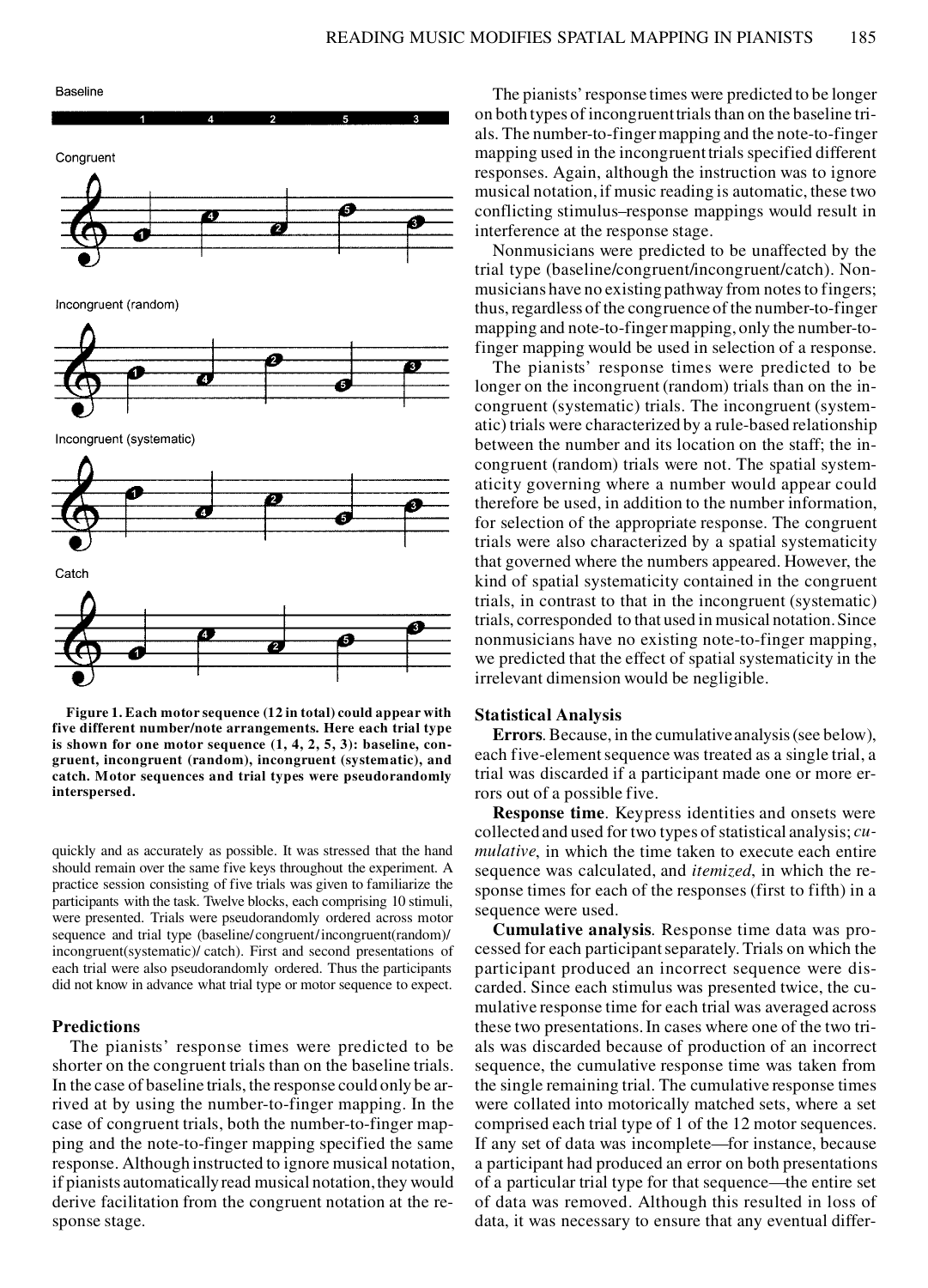ences in cumulative response time as a function of trial type (baseline/congruent/incongruent(random)/incongruent(systematic)/catch) would not merely reflect the frequency distribution of certain motor sequences. If, after this process, only 50% or fewer sets of data remained, the participant was eliminated from further analysis. For the remaining sets, cumulative response times were averaged across each trial type. To exclude overall differences in response time as a result of pianists' simply being faster to make the keypresses, cumulative response times for each participant were expressed as a proportion of that participant's cumulative response time for baseline trials.

**Itemized analysis**. The data corresponding to all the first keypresses of every sequence were considered separately from the data corresponding to all the second keypresses of every sequence, and so on. In each case, the data were subjected to the same procedures as those described for the cumulative analysis: For each participant, response times were averaged across the two trials and collated into motorically matched sets according to trial type; incomplete sets of data were discarded and response times were averaged across each trial type for each participant separately. To exclude overall differences in response time, response times for each keypress and for each participant were expressed as a proportion of the cumulative response time for that participant's baseline trials.

## **Results**

**Errors**. Descriptive data are shown for each group in Table 1. Errors shown are out of a possible 24. There was no significant effect of trial type on the number of errors produced for either group. Participants were no more error prone on catch trials than on congruent trials, from which we can infer that they were using a number-reading strategy for both of these trial types.

**Cumulative response time**. Two participants (1 from each group) were excluded because the number and pattern of their errors resulted in the removal of more than 50% of the data sets. Descriptive data and corresponding graphs for the remaining subjects are shown in Table 1 and Figure 2. A repeated measures analysis of variance (ANOVA) of mixed design with trial type (4 levels: congruent, incongruent [random], incongruent [systematic], catch, all as a proportion of baseline) as a within-subjects factor and group (2 levels: pianist, nonmusician) as the between-subjects factor revealed a significant interaction  $[F(2.3,51.6) = 23.96, p < .001]$ . Two separate repeated measures ANOVAs, one for each group, with trial type as a within-subjects factor (4 levels) revealed a significant effect of trial type for pianists only  $[F(3,30) = 39.84,$  $p < .001$ ].

It was necessary to ascertain that any potential systematic bias in the removal of data sets from each group could not account for the group  $\times$  trial type interaction described. Although the stimuli were designed so that the degree of congruence/incongruence was equated across all sequences, it was possible that a group  $\times$  trial type interaction might have resulted if, after removal of the data

sets containing erroneous responses, the data sets remaining for the pianists were more susceptible to the effects of trial type than those remaining for the nonmusicians. Thus we tested whether the set of motor sequences represented in the pianists' data was more affected by trial type in comparison with the motor sequences represented in the nonmusicians. Because, on occasion, errors were made on both presentations of a given trial, the data set for some participants was incomplete. If a participant was missing data pertaining to more than 3/12 sets of stimuli, the participant was excluded from that specific analysis (0 pianists, 3 nonmusicians). For each of the remaining participants, missing data were replaced with the average value for all the trials of that type. A mixed-design repeated measures ANOVA with sequence (12 levels: each motor sequence) and congruency [4 levels: congruent, incongruent (random), incongruent (systematic), catch, all as a proportion of cumulative baseline response] as withinsubjects factors and group (2 levels: pianist, nonmusician) as the between-subjects factor revealed no significant interaction. Neither of the within-subjects ANOVAs performed separately for pianists and nonmusicians revealed an interaction of sequence  $\times$  trial type. The original trial type  $\times$  group analysis was repeated, excluding the 3 participants who had been removed from the sequence  $\times$  trial type  $\times$  group interaction because of missing data. The trial type  $\times$  group interaction was replicated  $[F(3,36) = 8.02]$ ,  $p \leq .001$ , precluding the possibility that it had resulted from the removal of different data sets from each group.

To explore the interaction further, the pianists' data were subjected to five planned paired samples *t* tests. Significant differences were found between baseline and congruent trials  $[t(10) = 2.06, p = .03]$ , baseline and incongruent random trials  $[t(10) = -9.65, p < .001]$ , baseline and incongruent (systematic) trials  $[t(10) = -7.49]$ ,  $p < .001$ ], incongruent (random) and incongruent (systematic) trials  $[t(10) = 2.22, p = 0.02]$ , and congruent and catch trials  $[t(10) = -5.11, p < .001]$ .

**Itemized: Main effect of sequential position (Figure 3, Table 2)**. In order to test for possible serial order effects, we looked at response times for each position (first

| Table 1                                                     |
|-------------------------------------------------------------|
| Musical Stroop Task: Mean Numbers of Errors (Out of 24) and |
| <b>Cumulative Response Times (in Milliseconds)</b>          |

|                          | Errors |      | Response Time |     |
|--------------------------|--------|------|---------------|-----|
| Subjects                 | M      | SD   | M             | SD  |
| Pianists                 |        |      |               |     |
| <b>Baseline</b>          | 3.08   | 2.15 | 1,559         | 271 |
| Congruent                | 2.08   | 2.68 | 1,507         | 225 |
| Incongruent (Random)     | 3.00   | 2.83 | 1.811         | 335 |
| Incongruent (Systematic) | 2.75   | 2.42 | 1,760         | 331 |
| Catch                    | 3.17   | 2.08 | 1.644         | 252 |
| Nonmusicians             |        |      |               |     |
| <b>Baseline</b>          | 4.33   | 3.28 | 2,725         | 387 |
| Congruent                | 3.50   | 2.35 | 2,766         | 409 |
| Incongruent (Random)     | 4.75   | 3.89 | 2.758         | 385 |
| Incongruent (Systematic) | 4.42   | 3.23 | 2,730         | 392 |
| Catch                    | 4.67   | 3.37 | 2,721         | 353 |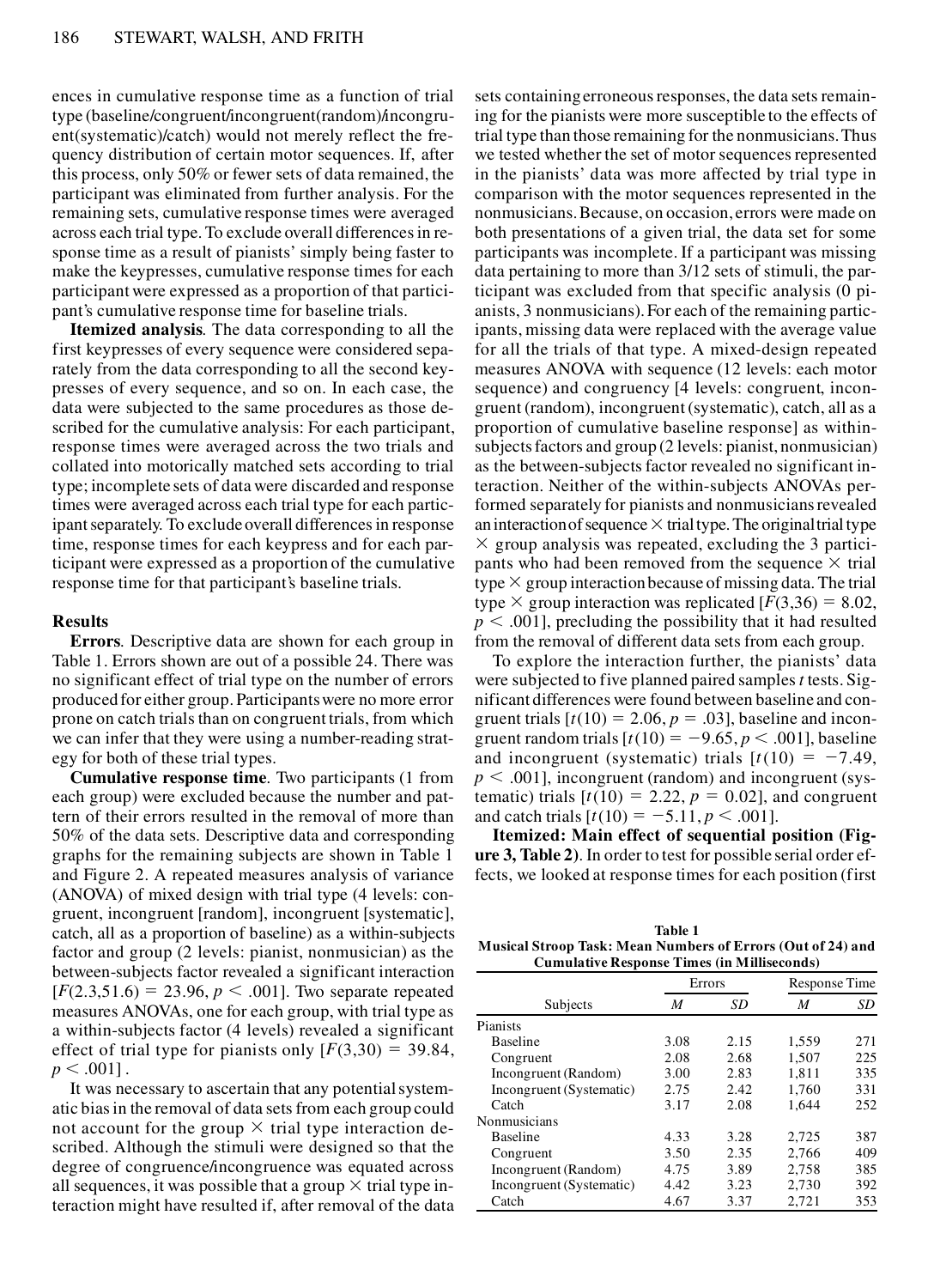

**Figure 2. Cumulative response time (time from stimulus onset to final keypress of the sequence) according to trial type [baseline/congruent/incongruent (random)/incongruent(systematic)/catch] for pianists (white) and nonmusi cians (black). Data are normalized to the cumulative response time data from baseline trials. Error bars represent**  $\pm 1$  standard error of the mean.

to fifth) in the sequence, regardless of trial type. Response times were averaged across baseline, congruent, incongruent (systematic), incongruent (random), and catch trials. A mixed-design repeated measures ANOVA with sequential position (5 levels: first, second, third, fourth, fifth) as the within-subjects factor and group (2 levels: pianist, nonmusician) as the between-subjects factor revealed an interaction  $[F(1.3,26.02) = 27.80, p \le .001]$ , which appeared to arise from the greater drop in response time between the first and subsequent keypresses for pianists than for nonmusicians. Separate repeated measures ANOVAs, with sequential position (5 levels: first, second, third, fourth, fifth) as the only within-subjects factor, revealed a significant effect of sequential position for both groups: pianists  $[F(1.23, 12.27) = 116.61, p < .001]$ ; nonmusicians  $[F(1.66, 16.62) = 136.26, p < .001]$ . Although this effect appears to have been mainly due to the relatively long response time taken for the first keypress relative to subsequent keypresses, a significant serial order effect was also seen when the response times were entered from only the second, third, fourth and fifth sequential positions (leaving out the first). This effect was significant in the nonmusicians  $[F(3,30) = 23.17, p < .001]$  and approached significance in pianists  $[F(1.70,16.98) = 3.123$ ,  $p < .07$ ].

**Itemized: Effect of trial type on sequential position (Figure 4, Table 3)**. To investigate whether the trial type  $\times$  group interaction that we previously demonstrated in the cumulative analysis still held for data corresponding to individual responses of the sequence, we performed a

mixed-design repeated measures ANOVA for each sequential position separately, using trial type as the withinsubjects factor (5 levels: baseline, congruent, incongruent [random], incongruent [systematic], catch, all as a proportion of cumulative baseline response) and group (2 levels: pianists and nonmusicians) as the between-subjects factor. A significant trial type  $\times$  group interaction was found for each sequential position: first  $[F(4,80) = 12.72]$ ,  $p \leq .001$ ], second [*F*(4,80) = 3.48,  $p = .011$ ], third  $[F(2.39, 47.8) = 5.34, p = .005]$ , fourth  $[F(4, 80) = 2.73$ ,  $p = .034$ ], and fifth  $[F(4,80) = 2.55, p = .046]$ . Separate within-subjects ANOVAs for each group and at each position revealed that nonmusicians showed an effect of trial

**Table 2 Musical Stroop Task: Mean Itemized Response Times, Regardless of Trial Type, as a Proportion of Baseline Cumulative Response Times**

|              | Cumulative Response Thiles |     |
|--------------|----------------------------|-----|
| Subjects     | M                          | SD  |
| Pianists     |                            |     |
| Keypress 1   | .61                        | .12 |
| Keypress 2   | .12                        | .04 |
| Keypress 3   | .13                        | .05 |
| Keypress 4   | $\cdot$ 1                  | .02 |
| Keypress 5   | .1                         | .02 |
| Nonmusicians |                            |     |
| Keypress 1   | .39                        | .05 |
| Keypress 2   | .16                        | .02 |
| Keypress 3   | .18                        | .02 |
| Keypress 4   | .16                        | .02 |
| Keypress 5   | .12                        | .02 |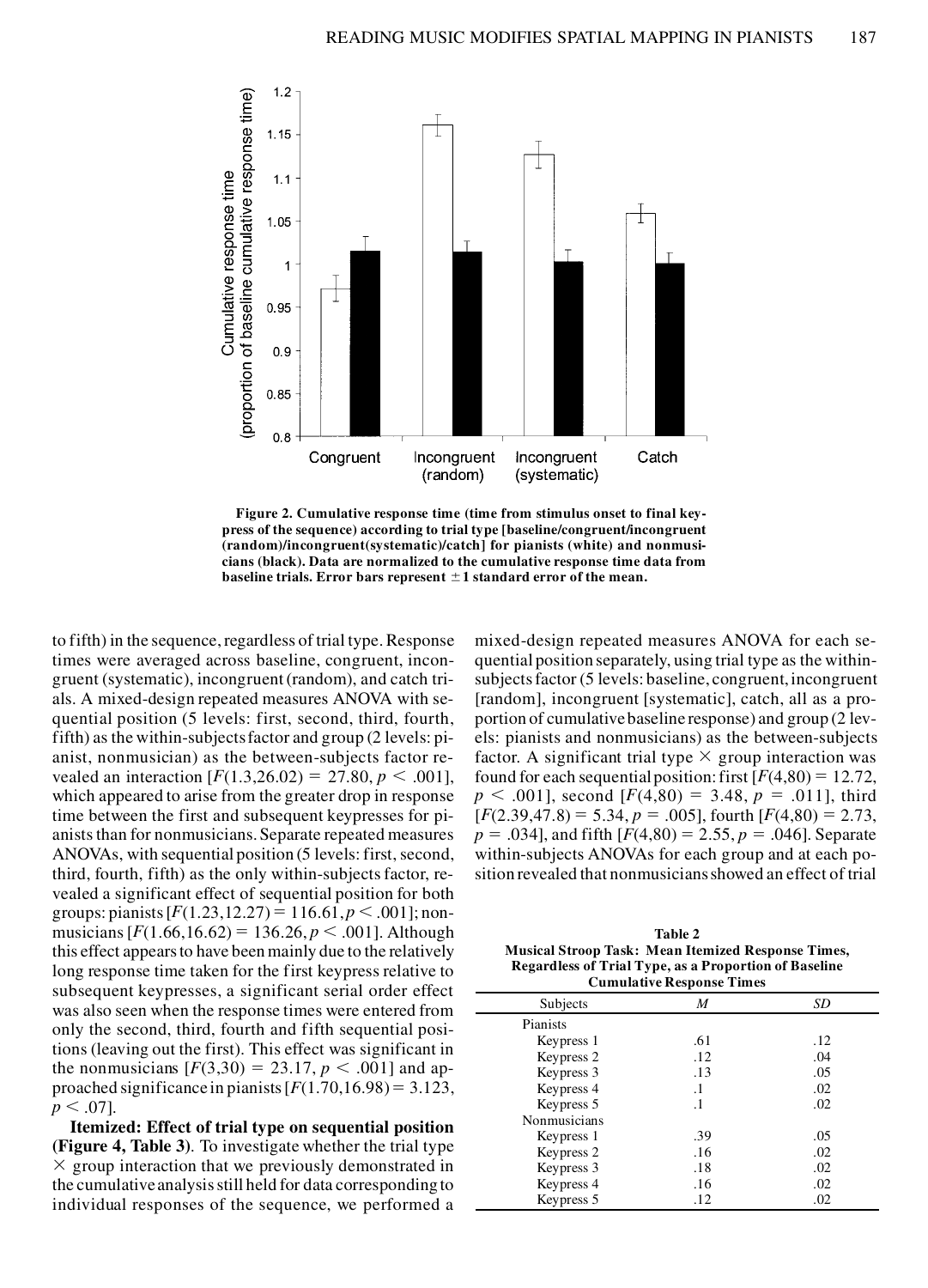

**Figure 3. Response times itemized according to sequential position (first, second, third, fourth, fifth), averaged across all trial types. Response time for first sequential position represents the time elapsed between stimulus onset and the first keypress of the sequence. Response time for second sequential position represents the time elapsed between the first and second keypresses, and so on. Pianists are depicted by the dark line; nonmusicians, by the light line. The data are expressed as a proportion of the cumulative response time (stimulus onset to fifth re** sponse) for baseline trials. Error bars represent  $\pm 1$  standard error of **the mean.**

type (5 levels) for the first sequential position only. A paired samples *t* test (baseline vs. incongruent [random]) showed that this was carried by a selective increase in response time for incongruent (random) trials  $[t(11) = -3.873, p =$ .003], suggesting that nonmusicians were sensitive to the lack of spatial systematicity in these trials. Nevertheless, this effect was not seen in the cumulative analysis (see above). The pianists showed a significant effect of trial type (5 levels) at every sequential position: first  $[F(4,40) = 28.03, p \le .001]$ , second  $[F(1.71,17.13) =$ 4.57,  $p = .03$ ], third  $[F(1.46, 14.59) = 7.61, p = .009]$ , fourth  $[F(2.19,21.93) = 9.72, p = .001]$ , and fifth  $[F(4,40) = 4.10, p = .007]$ .

**Itemized: Sequential position**  $\times$  **trial type. We as**sessed whether the effect of trial type differed according to the sequential position of the response. First, we asked whether any potential interaction differed between groups. A mixed-design repeated measures ANOVA with trial type (5 levels: baseline, congruent, incongruent [random], incongruent [systematic], catch, all as a proportion of cumulative baseline response) and sequential position (5 levels: first, second, third, fourth, fifth) as within-subjects factors and group (2 levels: pianists, nonmusicians) as the between-subjects factor revealed a significant interaction  $[F(5.67, 113.5) = 4.36, p = .001]$ . Separate within-subjects ANOVAs for each group revealed a significant trial type  $\times$  sequential position interaction for pianists only  $[F(3.33, 33.28) = 11.80, p \le .001]$ . The same analysis carried out in pianists for only the second, third, fourth, and fifth sequential positions (leaving out the first) failed to result in a significant interaction, suggesting that the interaction was carried by a larger effect of trial type on the first response than on subsequent responses.

#### **Discussion**

This experiment showed that, for musically literate pianists, the presence of irrelevant musical notation affects the speed at which they can produce a motor sequence,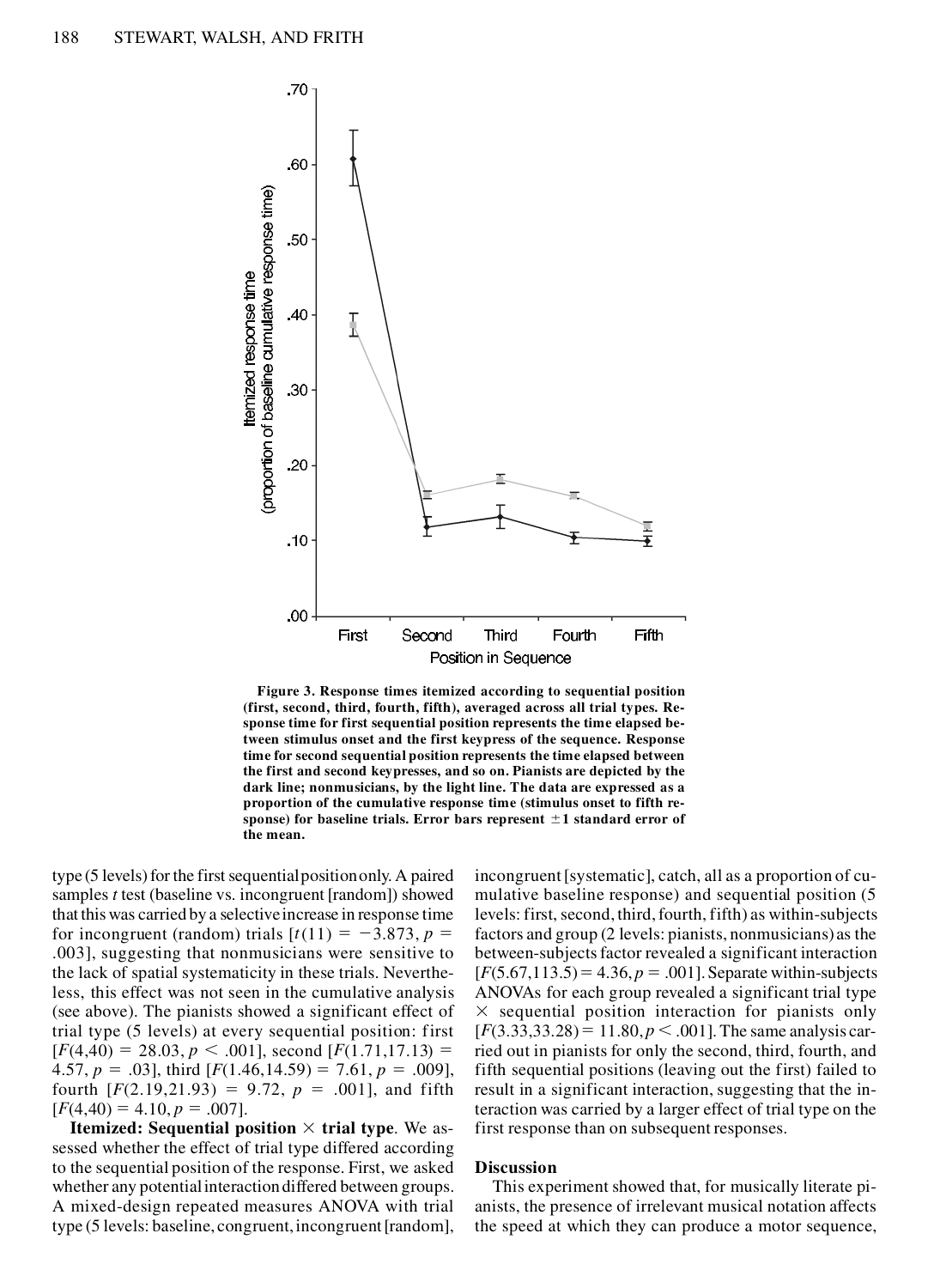

**Figure 4. Response times, according to trial type, for each sequential position. Pianists are represented by the white bars; nonmusicians, by the black bars. The data are expressed as a proportion of the cumulative response time (stimulus onset to Keypress 5) for baseline trials. Error bars represent**  $\pm 1$  standard error of the mean.

using a number-to-finger mapping. In much the same way that decoding from a written word to a spoken output seems to be obligatory (Stroop, 1935), musical notation appears to represent a highly salient and overlearned stimulus for this group of individuals. Nonmusicians, in contrast, are unaffected by the presence of musical notation. Note that this effect is seen despite pianists' potentially greater experience of mapping numbers to fingers, in comparison with nonmusicians, which would work to minimize any interference effects from the musical notation. This differential effect of musical notation cannot be explained by the removal of a different set of sequences (due to errors) for pianists versus nonmusicians. A comparison of response times for congruent trials and response times for incongruent (systematic) trials revealed a relative interference effect for incongruent trials of the order of 300 msec. Critically, although these two trial types were equated on the degree of inherent spatial systematicity, only the congruent trials made use of the particular spatial systematicity that occurs in musical notation. A separate comparison of congruent and incongruent (systematic) trials, each with baseline, revealed that the congruent  $$ incongruent (systematic) difference comprised both facilitation and interference.

This pattern of data, with interference substantially greater than the facilitation, is typical in Stroop-like tasks (Glaser & Glaser, 1982; MacLeod & MacDonald, 2000). It has been argued that facilitation and interference may not represent opposite sides of the same coin, but rather that facilitation may be an artefact of response error (MacLeod, 1998). Although our data do not pertain to this question directly, the inclusion of catch trials makes it unlikely that the facilitation observed was the result of response error.

When the data were broken down so that we could look at the response times for individual keypresses in the sequence, the overall pattern of response times (averaged across all trial types) showed evidence of response preparation, since time taken to make the first keypress was considerably longer than time taken to make subsequent keypresses. This is consistent with previous work on speech production, which has shown that latency increases linearly with the number of items in the sequence (Monsell & Sternberg, 1981). In addition, there was evidence of a serial order effect for the subsequent keypresses, which was qualitatively similar across the two groups. Notably, response time was increased for the third keypress. Serial order effects have also been reported in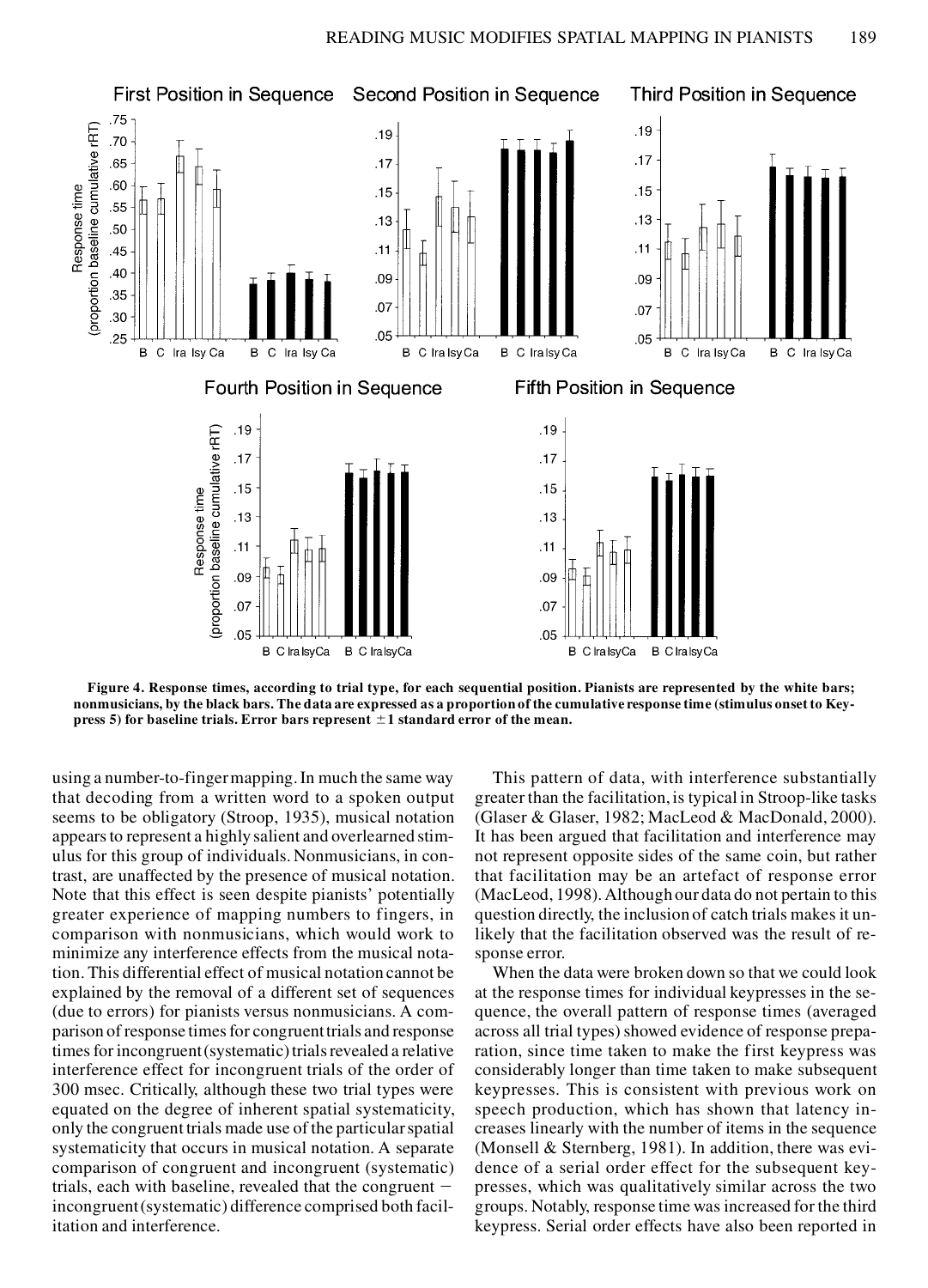| Table 3                                              |
|------------------------------------------------------|
| Musical Stroop Task: Mean Itemized Response Time,    |
| According to Trial Type, as a Proportion of Baseline |
| <b>Cumulative Response Time</b>                      |

|                          | Pianists |           | Nonmusicians |           |
|--------------------------|----------|-----------|--------------|-----------|
| Position in Sequence     | M        | <b>SD</b> | M            | <b>SD</b> |
| First                    |          |           |              |           |
| <b>Baseline</b>          | .57      | .10       | .38          | .04       |
| Congruent                | .57      | .11       | .39          | .05       |
| Incongruent (random)     | .67      | .12       | .40          | .06       |
| Incongruent (systematic) | .64      | .13       | .39          | .05       |
| Catch                    | .59      | .13       | .38          | .05       |
| Second                   |          |           |              |           |
| <b>Baseline</b>          | .11      | .04       | .17          | .03       |
| Congruent                | .11      | .03       | .16          | .02       |
| Incongruent (random)     | .12      | .05       | .16          | .02       |
| Incongruent (systematic) | .13      | .05       | .16          | .02       |
| Catch                    | .12      | .04       | .16          | .02       |
| Third                    |          |           |              |           |
| <b>Baseline</b>          | .12      | .04       | .18          | .02       |
| Congruent                | .11      | .03       | .18          | .02       |
| Incongruent (random)     | .15      | .06       | .18          | .02       |
| Incongruent (systematic) | .14      | .06       | .18          | .02       |
| Catch                    | .13      | .06       | .19          | .02       |
| Fourth                   |          |           |              |           |
| <b>Baseline</b>          | .09      | .02       | .16          | .02       |
| Congruent                | .09      | .02       | .16          | .01       |
| Incongruent (random)     | .11      | .03       | .16          | .02       |
| Incongruent (systematic) | .11      | .03       | .16          | .02       |
| Catch                    | .11      | .03       | .16          | .02       |
| Fifth                    |          |           |              |           |
| <b>Baseline</b>          | .10      | .02       | .12          | .02       |
| Congruent                | .10      | .02       | .12          | .02       |
| Incongruent (random)     | .11      | .02       | .12          | .02       |
| Incongruent (systematic) | .10      | .02       | .12          | .02       |
| Catch                    | .10      | .03       | .12          | .02       |

other transcription tasks such as typing (Sternberg, Monsell, Knoll, & Wright, 1978).

The effect of trial type that was seen in the cumulative analysis was also seen at the level of the individual response times for each position in the sequence: for Sequential Positions 1 to 5, the effect of musical notation on response time was greater for pianists than for nonmusicians. The pianists also showed an interaction of trial type with sequential position, which appeared to arise because the effect of trial type was stronger at Keypress 1 than at the other positions. However, the effect of trial type was not restricted to the first keypress, suggesting that number/note congruency made a contribution, not only during the initial response preparation period but also during the on-line execution of the sequence.

# **EXPERIMENT 2 Nonmusical Stroop Task**

Having demonstrated, in Experiment 1, that musical notation is automatically processed in musically literate pianists, in Experiment 2 we investigated the nature of the representation of musical notation. One of the major differences between music reading and text reading is that music reading almost always involves a response component, whereas text reading can, and normally is, performed without explicit mapping to a response system. Thus the automaticity demonstrated in Experiment 1 is likely to act at the interface between perception and action—that is, at the stimulus–response level.

The more compatible a stimulus–response pairing, based on the degree of stimulus–response overlap on some physical or representational dimension, the greater the response time difference that will exist when this stimulus–response pairing is violated (Kornblum, Hasbroucq & Osman, 1990). For instance, it is easy to map a stimulus appearing on the right onto a rightward response (e.g., the right hand) and likewise a stimulus appearing on the left to a leftward response, but there is a reaction time cost associated with mapping a stimulus appearing on the right to a leftward response and vice versa. In contrast, stimuli that appear at different vertical locations (e.g., high/low) do not naturally map onto a particular response in the horizontal meridian. For instance, there does not appear to be a natural correspondence between high and right, low and left, or vice versa. However, the high-right, low-left mapping is precisely that used by pianists when reading music, since musical notes vary in their vertical location on the staff and systematically map onto a horizontal response system (the keyboard) in this way.

In this experiment, we tested the hypothesis that music reading, for keyboard playing, can be characterized by a set of vertical-to-horizontal stimulus–response mappings. A vertical-to-horizontal stimulus–response mapping task was used to measure response time benefits and costs to making a response that was spatially compatible or incompatible with the learned stimulus–response mappings used by pianists reading music. A horizontal-to-horizontal stimulus–response mapping task served as a control task.

## **Method**

**Participants**. Eight pianists (7 female; average age, 25) and 14 nonmusicians (10 female; average age, 22) took part in the experiment. All participants had also taken part in Experiment 1, and all remained naive to our experimental hypotheses.

**Stimuli**. In this experiment, we used a nonmusical analogue of the musical Stroop task. The stimuli were numbers presented at different spatial locations. A standard graphics package was used to draw the stimuli. Two versions were used: a vertical-to-horizontal stimulus–response task and a horizontal-to-horizontal stimulus– response task (Figures 5 and 6). In both tasks, five numbers were presented consecutively in five different locations. The stimulus types were the following: baseline, congruent, and incongruent (systematic). Incongruent (random) stimuli were not used because Experiment 1 had already confirmed that spatial systematicity (regardless of musical congruence) affects response time. Thus the comparison of interest occurred between trials equated on spatial systematicity, such as the congruent and incongruent (systematic trials). The number/location relationships were based on those in the analogous stimuli of Experiment 1. In the horizontal-to-horizontal task, congruent trials were characterized by a "1" appearing in the leftmost position, a "2" appearing in the position second from the left, and so on. In the vertical version, congruent trials were characterized by a "1" appearing in the bottommost position, a "2" appearing in the position second from the bottom, and so on. The stimulus–response mapping used for congruent trials in the vertical-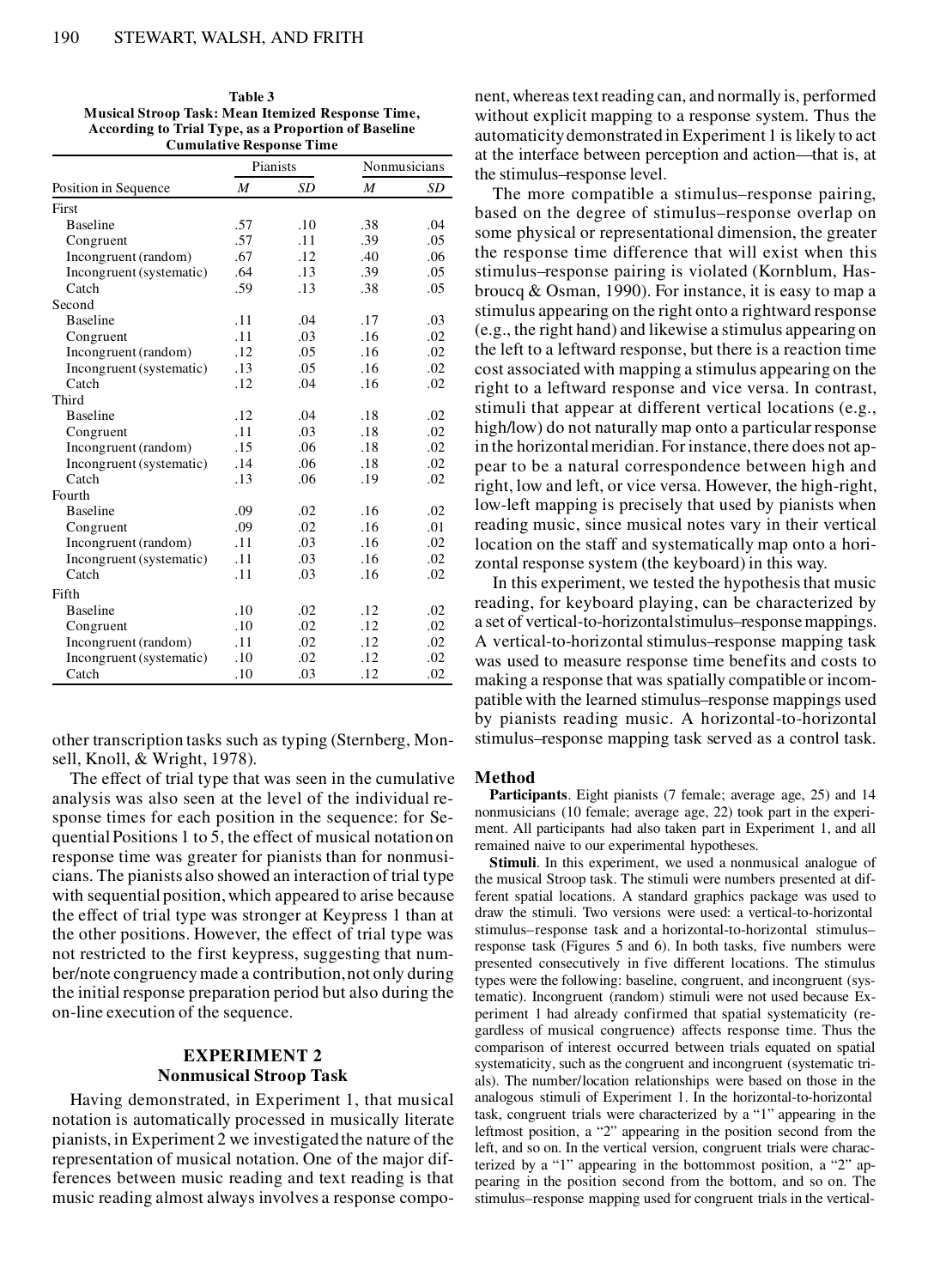

**Figure 5. Horizontal-to-horizontal task: Each trial consisted of the sequential presentation of five numbers, within a horizontal array of boxes. Location was to be ignored, and participants performed a simple number-to-finger mapping task. Each keypress triggered the onset of the subsequent number. Here each trial type is shown for one motor sequence (1, 4, 2, 5, 3): baseline, con gruent, and incongruent (systematic). Motor sequences and trial types were pseudorandomly interspersed.**

to-horizontal version of the task paralleled the mapping used in the reading of keyboard music, in which notes ascending from the bottom to the top of the staff map onto fingers extending from the left to the right of the hand. The incongruent (systematic) stimuli ex hibited the inverse relationship to that used in the congruent trials. Whereas the stimuli in the musical Stroop task consisted of five notes presented simultaneously (requiring the participant to proceed serially from left to right), the trials in Experiment 2 consisted of five nonmusical stimuli presented one by one. A keypress made in response to the first stimulus triggered the appearance of the next. This constraint prevented any strategic differences' occurring between the two groups (perceptual or oculomotor) that might account for a performance difference.

**Task**. In both tasks, the participants placed the right hand over five adjacent keys of a computer laptop keyboard, as in the musical

Stroop task. They were told that a number would appear in one of five locations, and they were instructed to map the number presented onto the appropriate finger and make the required keypress. It was stressed that participants should maintain their hand position above the designated keys throughout the experiment, ignoring any information provided by the spatial location at which the number appeared. The stimuli were presented and the results recorded using a program written in MATLAB. The stimuli appeared one at a time on the computer monitor. As soon as a response was made, that stimulus disappeared from the screen and the next stimulus appeared. After five responses had been made, by each finger once, there was a 1-sec pause before the first stimulus of the next trial appeared. Both the vertical-to-horizontal and horizontal-to-horizontal versions were run, counterbalanced in order across all participants to control for transfer effects between experiments.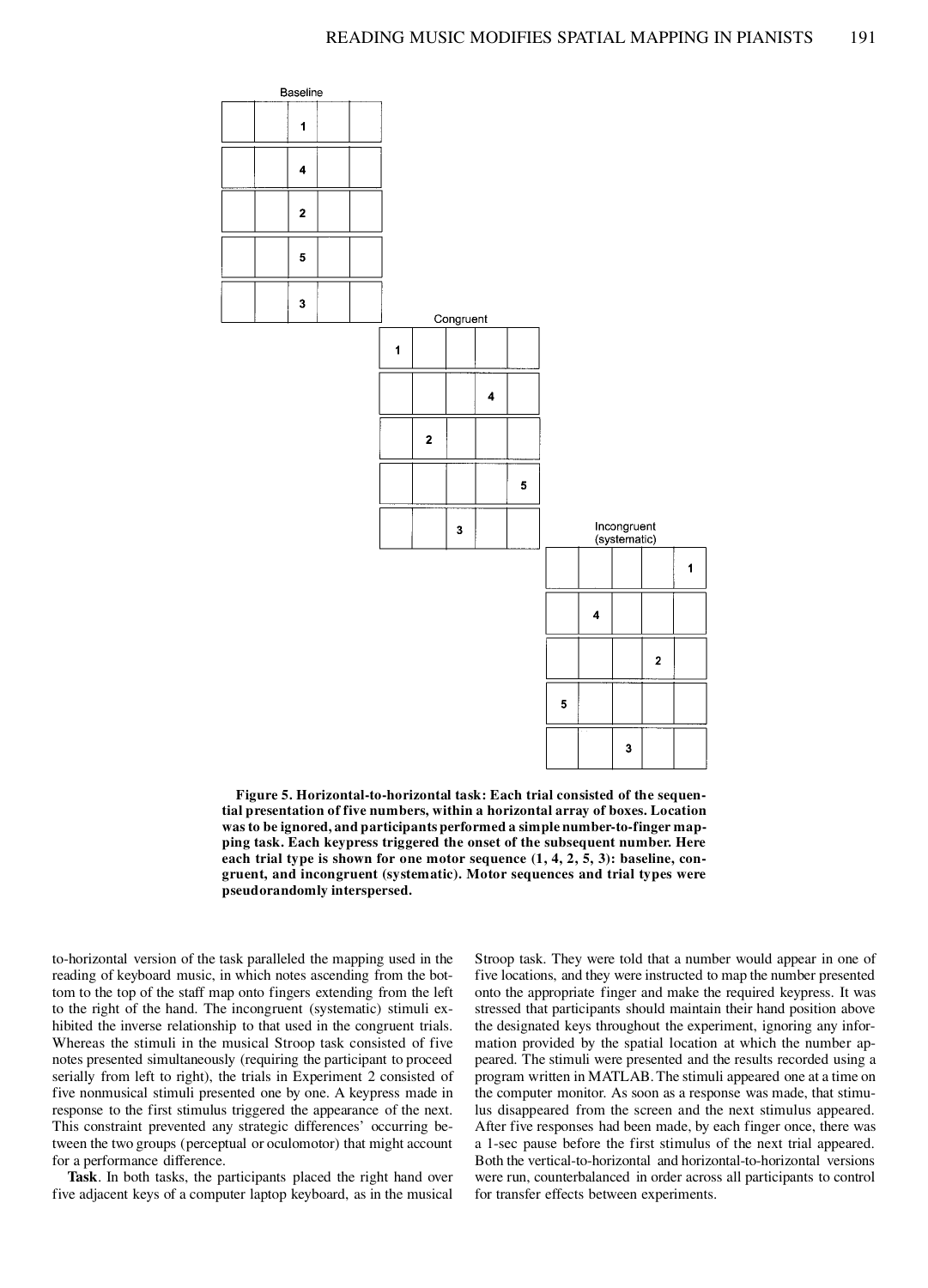

**Figure 6. Vertical-to-horizontal task: Each trial consisted of the sequential presentation of five numbers, within a vertical array of boxes. The location at which the number was presented was to be ignored, and participants performed a simple numberto-finger mapping task. Each keypress triggered the onset of the subsequent number. Here each trial type is shown for one motor sequence (1, 4, 2, 5, 3): baseline, congruent, incongruent (systematic).**

# **Predictions**

**Horizontal-to-horizontal task**. It was predicted that both pianists and nonmusicians would have shorter response times on congruent trials and longer response times on incongruent trials than on baseline trials because of the spatial overlap between the location of the stimulus and the required response.

**Vertical-to-horizontal task**. It was predicted that pianists would have shorter response times on congruent trials and longer response times on incongruent trials than on baseline trials because of their learned association between the vertical position of a stimulus and its horizontal response.

It was predicted that nonmusicians would have similar response times on congruent trials and incongruent trials because, unlike pianists, they would have had no reason to acquire an association between vertical stimuli and horizontal responses.

#### **Statistical Analysis**

Response time data were processed for each participant separately. Each set of five consecutive stimuli was treated as a single trial, and each trial was analyzed for cumulative response time. An itemized analysis was not performed. The data were treated in the same way as for Experiment 1: Trials on which the participant produced an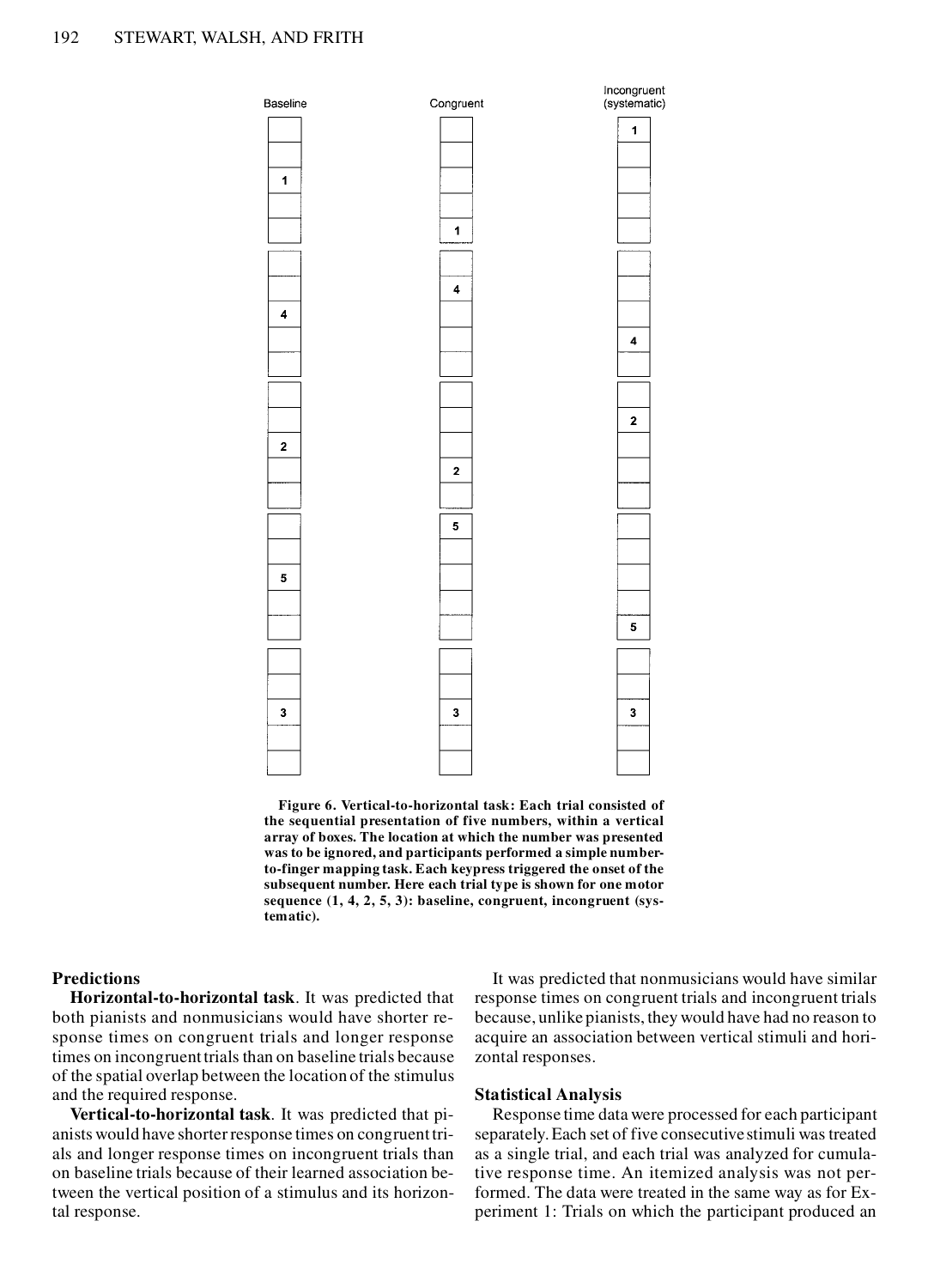| Table 4                                                           |
|-------------------------------------------------------------------|
| <b>Nonmusical Stroop Task: Mean Numbers of Errors (out of 24)</b> |
| and Mean Cumulative Response Times (in Milliseconds)              |

|                       |      | Errors |       | Response Time |  |
|-----------------------|------|--------|-------|---------------|--|
| Subjects              | M    | SD     | M     | SD            |  |
| Pianists              |      |        |       |               |  |
| Hz to Hz, Congruent   | 2.00 | 1.93   | 2,654 | 364           |  |
| Hz to Hz, Incongruent | 2.88 | 3.04   | 2.792 | 408           |  |
| Vt to Hz, Congruent   | 3.25 | 2.38   | 2,785 | 382           |  |
| Vt to Hz, Incongruent | 4.38 | 3.20   | 2,897 | 419           |  |
| <b>Nonmusicians</b>   |      |        |       |               |  |
| Hz to Hz, Congruent   | 2.64 | 1.60   | 3,592 | 475           |  |
| Hz to Hz, Incongruent | 5.36 | 3.46   | 3,887 | 533           |  |
| Vt to Hz, Congruent   | 4.36 | 2.90   | 3.970 | 538           |  |
| Vt to Hz, Incongruent | 3.57 | 2.10   | 3,814 | 496           |  |

incorrect sequence were discarded, the cumulative response time for each trial was averaged across both presentations, response times were collated into motorically matched sets comprising one of each trial type, and incomplete data sets were removed. For the remaining sets, cumulative response times were averaged across each trial type for each participant separately. This data processing was carried out separately for each task version (vertical to horizontal and horizontal to horizontal). In order to exclude overall differences in response time, response times for each participant were expressed as a proportion of the cumulative response time for baseline trials.

## **Results**

**Errors**. Descriptive data are shown for each group in Table 4. Errors shown are out of a possible 24 for each trial type. Wilcoxon signed ranks tests revealed that the pianists showed no significant effect of trial type on error rate for either version of the task. The nonmusicians, however, made significantly more errors on the incongruent (systematic) trials than on the congruent trials in the horizontal-to-horizontal task  $[Z(-2.64), p = .008]$ ; they did not differ in the number of errors produced in the vertical-to-horizontal task.

**Response time**. Descriptive data and the corresponding graphs are shown for each group in Figure 7 and Table 4. A repeated measures ANOVA of mixed design with task version (2 levels: horizontal to horizontal, vertical to horizontal) and trial type [2 levels: congruent, incongruent (systematic), both as a proportion of baseline] as withinsubjects factors and group (2 levels: pianists, nonmusicians) as the between-subjects factor revealed a significant interaction of task version  $\times$  trial type  $\times$  group  $[F(1,20) = 13.30, p = .002]$ . A repeated measures ANOVA with task version (2 levels) and trial type (2 levels) as within-subjects factors revealed a significant interaction for nonmusicians alone  $[F(1,13) = 31.43, p < .001]$ .

A repeated measures ANOVA for pianists alone with task version (2 levels) and trial type (2 levels) as withinsubjects factors and order of experiments (2 levels: Experiment 1 first, Experiment 2 first) as a between-subjects factor did not reveal a significant effect of order. Thus no evidence was found to suggest that the pattern of results could be accounted for by transfer effects from Experiment 1 to Experiment 2.

## **Discussion**

The results of Experiment 2 support the hypothesis that musically literate pianists, through extensive practice in reading and playing keyboard music, acquire a set of vertical-to-horizontal stimulus–response mappings that generalize outside of the musical context. Pianists and nonmusicians both showed the expected interference on the horizontal-to-horizontal task, but pianists and nonmusicians showed the opposite pattern of results on the vertical-to-horizontal task. Pianists, as predicted, were facilitated when numbers specifying leftward responses were presented at vertically lower locations and numbers specifying rightward responses were presented at vertically higher locations, the same stimulus–response mapping that is used when a pianist reads music. Nonmusicians, on the other hand, were facilitated when numbers specifying leftward responses were presented at vertically higher locations and numbers specifying rightward responses were presented at vertically lower locations, opposite to the stimulus–response mapping used when pianists read music. Although the pattern of results seen in the nonmusicians was not predicted, it can be explained if we consider the way in which numbers are normally represented in vertical space. When numbers are listed, "1" will usually appear at the top, and subsequent numbers will occupy vertically lower positions. If individuals associate the number "1" with the thumb, the number "2" with the index finger, and so on, their experience of numerical lists may cause them to be quicker to map from a "1" presented in the highest vertical position as opposed to the lowest position. This is to suggest that the effect of trial type seen in the nonmusicians arose because of a learned mapping between space (the experience of numbers ordered vertically from high to low) and digits. If nonmusicians performed the experiment with the left hand, the prediction would be that their responses would be facilitated when small numbers appear in vertically higher locations and larger numbers appear in vertically lower locations. Spatially, this means that, for a nonmusician using the right hand, a leftward response (e.g., pressing the key beneath the thumb [1]) would be facilitated by the stimulus appearing at a vertically higher location, whereas for a nonmusician using the left hand, a leftward response (e.g., pressing the key beneath the little finger [5]) would be facilitated by the stimulus appearing at a vertically lower location. The trial type effect seen in pianists, on the other hand, we argue, arises because of a learned mapping between visual space (experience of notes that vary vertically) and response space (the layout of the keyboard). Thus when pianists perform with either the right or the left hand, leftward responses will be facilitated when the response-eliciting stimulus appears in a vertically higher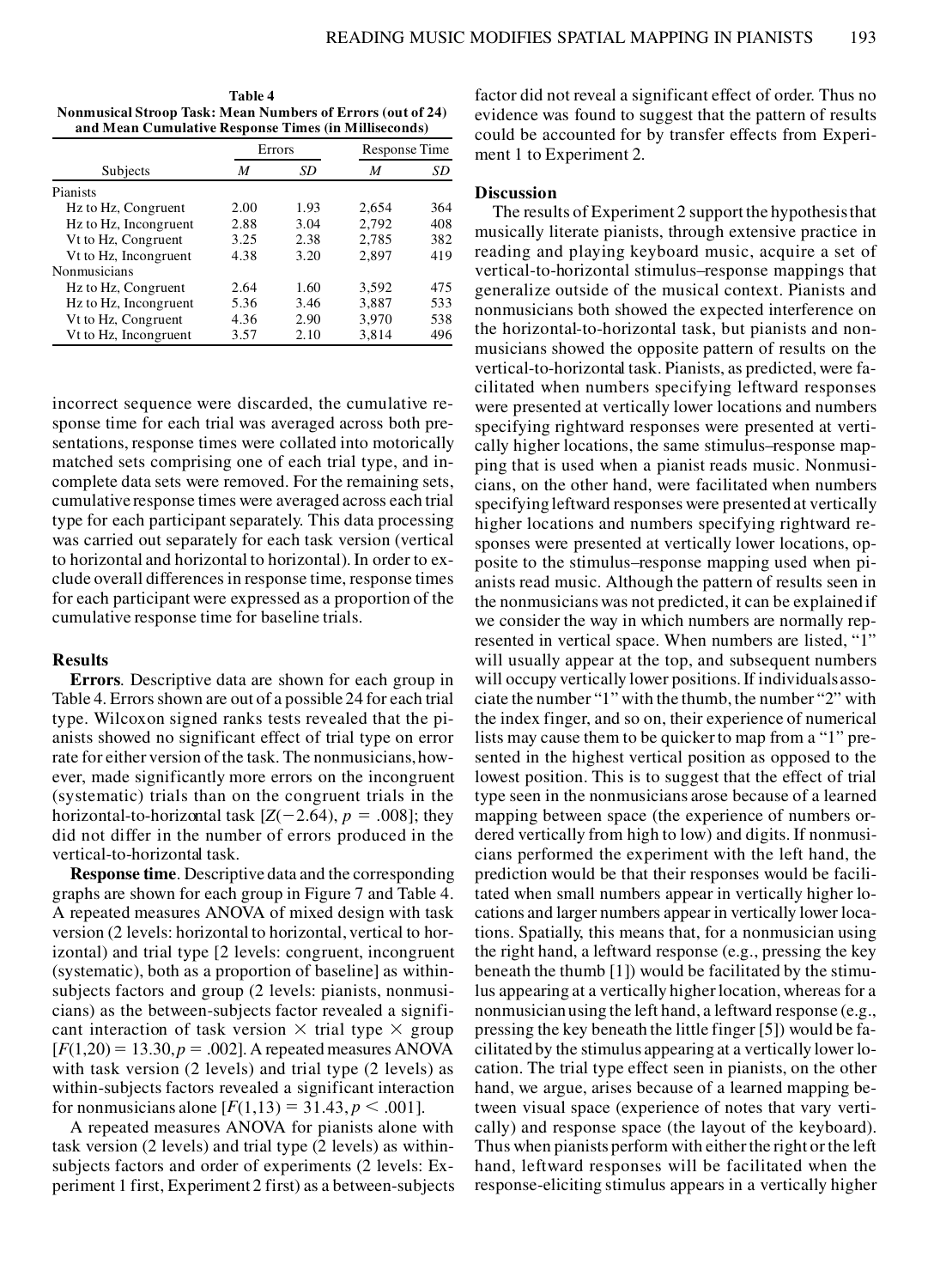

**Figure 7. Cumulative response time (time from stimulus onset to fifth response for horizontal-to-horizontal task and vertical-to-horizontal task. Pianists are represented by the dark lines; nonmusicians, by the light lines. Response times are expressed as a proportion of** the response for baseline trials. Error bars represent  $\pm 1$  standard error of the mean.

location and rightward responses will be facilitated when the response-eliciting stimulus appears in a vertically lower location.

The particular vertical-to-horizontal stimulus–response mappings are likely to be specific to pianists. Other instrumentalists who produce notes by covering certain holes and depressing other keys (woodwind) or by combining fingering with contraction of lip and diaphragm muscles (brass), having had no reason to acquire vertical-to-horizontal stimulus–response mappings, would be unlikely to show equivalent interference on the vertical-to- horizontal Stroop task. However, most conservatory musicians who are not first-study pianists nevertheless possess good keyboard skills, making this a difficult prediction to test.

## **GENERAL DISCUSSION**

Experiment 1 showed that, for musically literate pianists, the presence of irrelevant musical notation can affect the speed at which numbers are converted into a sequence of keypresses. Experiment 2 showed that pianists possess a set of stimulus–response mappings that correspond to the stimulus–response mappings required for one to read and play music. Nonmusicians showed evidence of a different set of stimulus–response mapping, which we attribute to a possible learned association between the vertical organization of numbers in lists and specific digits. The pianists' results from Experiment 2 suggest that musical notation for keyboard performance is represented as a set of vertical-to-horizontal stimulus–response mappings that persist even outside of a musical context. Violation of these learned mappings is therefore the likely source of interference in the musical Stroop task seen in Experiment 1.

The musical Stroop effect found in Experiment 1 suggests that music reading, like text reading, is automatic. However, as Cohen's model emphasizes (Cohen et al., 1990), automaticity is not an all-or-none phenomenon and is better thought of as a continuum. Automaticity, and thus the interference effects observed in Stroop-like tasks, is subject to the effects of practice. The data on which Cohen's model is based show that 20 h of training on a simple shape-naming task can reverse the direction of interference in a Stroop-like situation (MacLeod & Dunbar, 1988). The pianists in our study had received extensive practice on music reading, averaging 20 years. However, interference effects on the musical Stroop task have also been demonstrated in a group of novice pianists who had been playing the keyboard for only 3 months (Stewart et al., 2003). Whether the automaticity of music reading seen in these novices is as robust as that seen in the highly trained pianists used in our study is a question that remains to be addressed. In addition, longitudinal studies will be required so that one can ascertain the precise point at which interference effects first develop and at what point they reach a maximum level.

The results of Experiment 2 suggest that the acquisition of keyboard skills modifies spatial mapping. Within the music performance domain, knowledge accrued through practice has been shown to transfer at a motoric and/or conceptual level (Palmer & Meyer, 2000), but the effects of music have also been claimed to transfer outside the